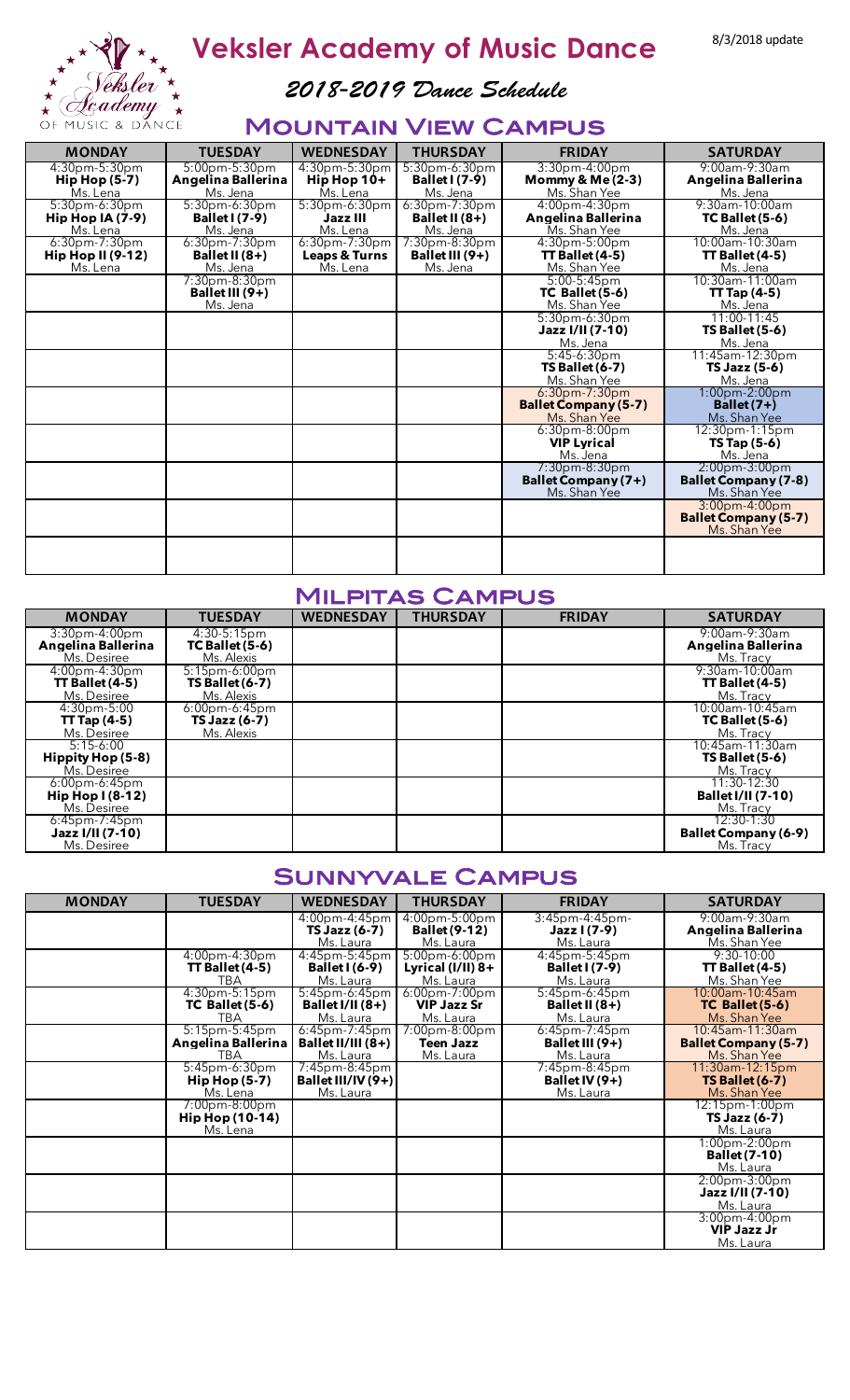# **Veksler Academy of Music Dance** 5/7/2018 update

*2018-2019 Dance Schedule*

### Mountain View Campus

| <b>MONDAY</b>                        | <b>TUESDAY</b>                           | <b>WEDNESDAY</b> | <b>THURSDAY</b> | <b>FRIDAY</b>                               | <b>SATURDAY</b>                 |
|--------------------------------------|------------------------------------------|------------------|-----------------|---------------------------------------------|---------------------------------|
| $4:30$ pm-5:30pm                     | $3:30$ pm-4:00pm                         |                  |                 | $3:30$ pm-4:00pm                            | $9:00$ am- $9:30$ am            |
| $H$ ip Hop $(5-7)$<br>Ms. Anastasiya | Mini-Mester (3-5)<br>Ms. Shan Yee        |                  |                 | <b>Mommy &amp; Me (2-3)</b><br>Ms. Shan Yee | Angelina Ballerina<br>Ms. Lacin |
| $5:30$ pm-6:30pm                     | 4:00-4:45pm                              |                  |                 | $4:00$ pm- $4:30$ pm                        | $9:30$ am-10:00am               |
| Hip Hop $IA(7-9)$                    | TC Ballet (5-6)                          |                  |                 | Angelina Ballerina                          | $TC$ Ballet $(5-6)$             |
| Ms. Anastasiya<br>$6:30$ pm-7:30pm   | Ms. Shan Yee<br>$4:45$ pm- $5:15$ pm     |                  |                 | Ms. Shan Yee<br>$4:30pm-5:00pm$             | Ms. Lacin<br>10:00am-10:30am    |
| Hip Hop II $(9-12)$                  | Angelina Ballerina                       |                  |                 | $TT$ Ballet $(4-5)$                         | $TT$ Ballet (4-5)               |
| Ms. Anastasiya                       | Ms. Shan Yee                             |                  |                 | Ms. Shan Yee                                | Ms. Lacin                       |
|                                      | 5:30am-6:00am                            |                  |                 | $5:00-5:45$ pm                              | 10:30am-11:00am                 |
|                                      | $TT$ Ballet $(4-5)$<br>Ms. Shan Yee      |                  |                 | TC Ballet (5-6)<br>Ms. Shan Yee             | $TT$ Tap (4-5)                  |
|                                      | $6:00-6:45$ pm                           |                  |                 | $5:45$ pm-6:45pm                            | Ms. Lacin<br>$11:00-11:45$      |
|                                      | <b>TS Ballet (6-7)</b>                   |                  |                 | <b>Ballet Company (5-7)</b>                 | $TS$ Ballet $(5-6)$             |
|                                      | Ms. Shan Yee                             |                  |                 | Ms. Shan Yee                                | Ms. Lacin                       |
|                                      | $6:45$ pm-7:45pm                         |                  |                 | $6:45$ pm-7:45pm                            | 11:45am-12:30pm                 |
|                                      | <b>Ballet I/II (7-9)</b><br>Ms. Shan Yee |                  |                 | Ballet Company (7+)<br>Ms. Shan Yee         | TS Jazz (5-6)<br>Ms. Lacin      |
|                                      |                                          |                  |                 | 7:45pm-8:45pm                               | $1:00$ pm- $2:00$ pm            |
|                                      |                                          |                  |                 | <b>Ballet I/II (7-9)</b>                    | $Ballet(7+)$                    |
|                                      |                                          |                  |                 | Ms. Shan Yee                                | Ms. Shan Yee                    |
|                                      |                                          |                  |                 |                                             | 12:30pm-1:15pm                  |
|                                      |                                          |                  |                 |                                             | $TS$ Tap $(5-6)$<br>Ms. Jena    |
|                                      |                                          |                  |                 |                                             | $2:00pm-3:00pm$                 |
|                                      |                                          |                  |                 |                                             | Ballet Company (7+)             |
|                                      |                                          |                  |                 |                                             | Ms. Shan Yee                    |
|                                      |                                          |                  |                 |                                             |                                 |
|                                      |                                          |                  |                 |                                             |                                 |
|                                      |                                          |                  |                 |                                             |                                 |
|                                      |                                          |                  |                 |                                             |                                 |

#### Milpitas Campus

| <b>MONDAY</b>                                              | <b>TUESDAY</b>                                          | <b>WEDNESDAY</b> | <b>THURSDAY</b> | <b>FRIDAY</b> | <b>SATURDAY</b>                                          |
|------------------------------------------------------------|---------------------------------------------------------|------------------|-----------------|---------------|----------------------------------------------------------|
| $3:30$ pm-4:00pm<br>Angelina Ballerina<br>Ms. Desiree      | $4:30-5:15$ pm<br>TC Ballet (5-6)<br>Ms. Lacin          |                  |                 |               | $9:00$ am- $9:30$ am<br>Angelina Ballerina<br>Ms. Tracy  |
| $4:00$ pm- $4:30$ pm<br>$TT$ Ballet $(4-5)$<br>Ms. Desiree | $5:15$ pm-6:00pm<br><b>TS Ballet (6-7)</b><br>Ms. Lacin |                  |                 |               | $9:30$ am-10:00am<br>$\Pi$ Ballet (4-5)<br>Ms. Tracy     |
| $4:30pm-5:00$<br>$TT$ Tap (4-5)<br>Ms. Desiree             | $6:00$ pm-6:45pm<br><b>TS Jazz (6-7)</b><br>Ms. Lacin   |                  |                 |               | 10:00am-10:45am<br>$TC$ Ballet $(5-6)$<br>Ms. Tracy      |
| $5:15-6:00$<br>Hippity Hop (5-8)<br>Ms. Desiree            |                                                         |                  |                 |               | 10:45am-11:30am<br>$TS$ Ballet $(5-6)$<br>Ms. Tracy      |
| $6:00$ pm-6:45pm<br>Hip Hop $(8-12)$<br>Ms. Desiree        |                                                         |                  |                 |               | $11:30-12:30$<br><b>Ballet I/II (7-10)</b><br>Ms. Tracy  |
| $6:45$ pm-7:45pm<br>Jazz I/II (7-10)<br>Ms. Desiree        |                                                         |                  |                 |               | $12:30-1:30$<br><b>Ballet Company (6-9)</b><br>Ms. Tracy |

### Sunnyvale Campus

| <b>MONDAY</b> | <b>TUESDAY</b>                               | <b>WEDNESDAY</b>      | <b>THURSDAY</b>      | <b>FRIDAY</b>         | <b>SATURDAY</b>             |
|---------------|----------------------------------------------|-----------------------|----------------------|-----------------------|-----------------------------|
|               |                                              | 4:00pm-4:45pm         | $4:00$ pm-5:00pm     | $3:45$ pm-4:45pm-     | $9:00$ am- $9:30$ am        |
|               |                                              | <b>TS Jazz (6-7)</b>  | <b>Ballet (9-12)</b> | Jazz I (7-9)          | Angelina Ballerina          |
|               |                                              | Ms. Laura             | Ms. Laura            | Ms. Laura             | Ms. Shan Yee                |
|               | $4:00$ pm- $4:30$ pm                         | $4:45$ pm $-5:45$ pm  | $5:00pm - 6:00pm$    | $4:45$ pm $-5:45$ pm  | $9:30-10:00$                |
|               | $TT$ Ballet (4-5)                            | <b>Ballet I (6-9)</b> | Lyrical $(I/II)$ 8+  | <b>Ballet I</b> (7-9) | $TT$ Ballet (4-5)           |
|               | Ms. Anastasiya                               | Ms. Laura             | Ms. Laura            | Ms. Laura             | Ms. Shan Yee                |
|               | $4:30pm-5:15pm$                              | $5:45$ pm-6:45pm      | $6:00$ pm-7:00pm     | $5:45$ pm-6:45pm      | 10:00am-10:45am             |
|               | TC Ballet (5-6)                              | Ballet I/II $(8+)$    | <b>VIP Jazz Sr</b>   | Ballet II $(8+)$      | TC Ballet (5-6)             |
|               | Ms. Anastasiya                               | Ms. Laura             | Ms. Laura            | Ms. Laura             | Ms. Shan Yee                |
|               | $5:15$ pm- $5:45$ pm                         | $6:45$ pm-7:45pm      | $7:00pm-8:00pm$      | $6:45$ pm-7:45pm      | 10:45am-11:45am             |
|               | Angelina Ballerina                           | Ballet II/III $(8+)$  | <b>Teen Jazz</b>     | Ballet III $(9+)$     | <b>Ballet Company (5-7)</b> |
|               | Ms. Anastasiya                               | Ms. Laura             | Ms. Laura            | Ms. Laura             | Ms. Shan Yee                |
|               | 5:45pm-6:30pm                                | $7:45$ pm-8:45pm      |                      | 7:45pm-8:45pm         | 11:45am-12:30pm             |
|               | $\mathsf{Hip}\,\mathsf{Hop}\,\mathsf{(5-7)}$ | Ballet III/IV $(9+)$  |                      | Ballet IV $(9+)$      | <b>TS Ballet (6-7)</b>      |
|               | Ms. Anastasiya                               | Ms. Laura             |                      | Ms. Laura             | Ms. Shan Yee                |
|               | 7:00pm-8:00pm                                |                       |                      |                       | $12:30pm-1:15pm$            |
|               | <b>Hip Hop (10-14)</b>                       |                       |                      |                       | TS Jazz (6-7)               |
|               | Ms. Anastasiya                               |                       |                      |                       | Ms. Laura                   |
|               |                                              |                       |                      |                       | $1:15$ pm- $2:15$ pm        |
|               |                                              |                       |                      |                       | <b>Ballet (7-10)</b>        |
|               |                                              |                       |                      |                       | Ms. Laura                   |
|               |                                              |                       |                      |                       | $2:15pm-3:15pm$             |
|               |                                              |                       |                      |                       | Jazz I/II (7-10)            |
|               |                                              |                       |                      |                       | Ms. Laura                   |
|               |                                              |                       |                      |                       | $3:15$ pm-4:15pm            |
|               |                                              |                       |                      |                       | <b>VIP Jazz Jr</b>          |
|               |                                              |                       |                      |                       | Ms. Laura                   |